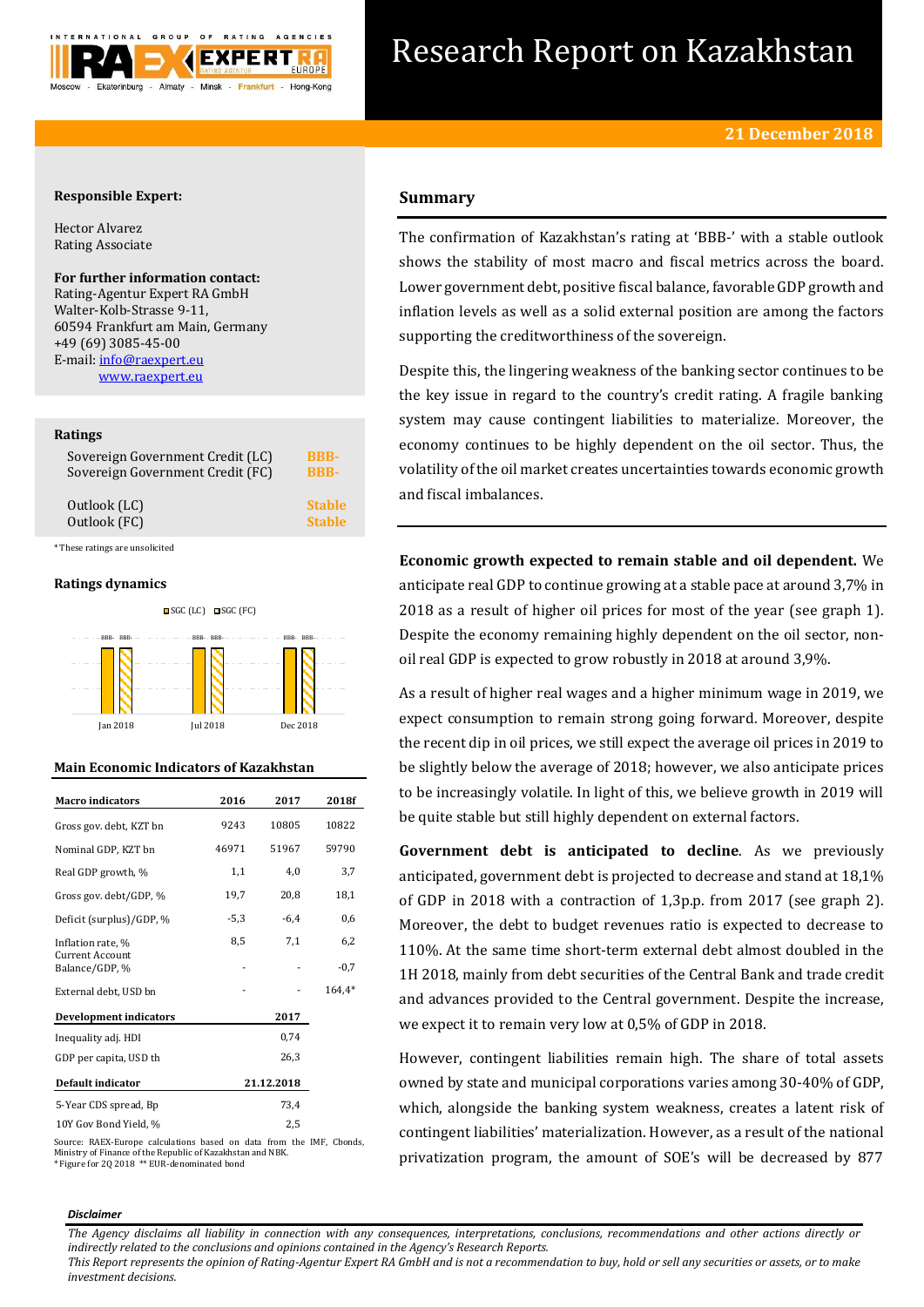

**Graph 1:** Macroeconomic indicators, %



Source: RAEX-Europe calculations based on data from the IMF





**Graph 3:** Fiscal budget dynamics, % of GDP



Source: RAEX-Europe calculations based on data from the IMF

entities. The fragile banking system and the indebtedness of public companies are the main threats from a potential materialization of contingent liabilities, which could impact public finances. The estimated financial support to public companies in 2018 is close to 1% of GDP.

**Inflationary pressures caused the NBK to hike rates**. As a result of the RUB depreciation and also a decline in oil prices, the KZT has been on a depreciation trend since the end of 1Q 2018. Moreover, food and fuel prices have increased causing the overall CPI index to grow by 6,1% in September. These factors contribute to the decision of the NBK to hike the base interest rate by 0,25p.p. up to 9,25% back in October.

We expect the inflation rate to reach around 6,2% by year-end 2018. At the same time, better economic activity, rising wages and the announcement that the minimum wage is to be increased in 2019, have increased inflationary pressures in the country.

After the rate hike back in October a more stable exchange rate could be observed. In addition, at the last meeting in early December, the NBK decided to leave the rate unchanged.

In our view, the neutral monetary policy will continue, however, we could see more rate hikes in case if the exchange rate volatility were to persist combined with stronger pressure on prices. Also, we still believe that even though monetary policy has become more efficient with the free-float exchange rate; the policy direction is still quite unpredictable and not completely independent from the central government.

**Fiscal balance turning positive**. The overall fiscal balance is expected to be positive for the first time since 2014 and to achieve a figure of around 0,6% of GDP in 2018, primarily driven by recovering oil prices (see graph 3). Restructuring of the economy is progressing at a slow pace keeping budget revenues extremely dependent on extracting industries. The recently introduced tax policy stimulus affects mainly natural resource sectors, promoting further exploration, while important for social equality progressive scale of income tax is still under consideration. The non-oil fiscal balance will continue to be negative in 2018-2019, at around -6,9% of GDP, while oil fiscal revenues will form around 40% of the total budget income.

**External exposure remains high but position is stable**. The current account deficit is forecast to shrink substantially in 2018 to about -0,7% of GDP as compared to -3,4% of GDP in 2017 as there was a substantial increase in exports of oil and gas as a result of higher production and favorable price dynamics (see graph 4). We anticipate the hydrocarbon exports to increase by around USD 10,5 bn from 2017 to 2018.

## *Disclaimer*

*The Agency disclaims all liability in connection with any consequences, interpretations, conclusions, recommendations and other actions directly or indirectly related to the conclusions and opinions contained in the Agency's Research Reports.*

*This Report represents the opinion of Rating-Agentur Expert RA GmbH and is not a recommendation to buy, hold or sell any securities or assets, or to make investment decisions.*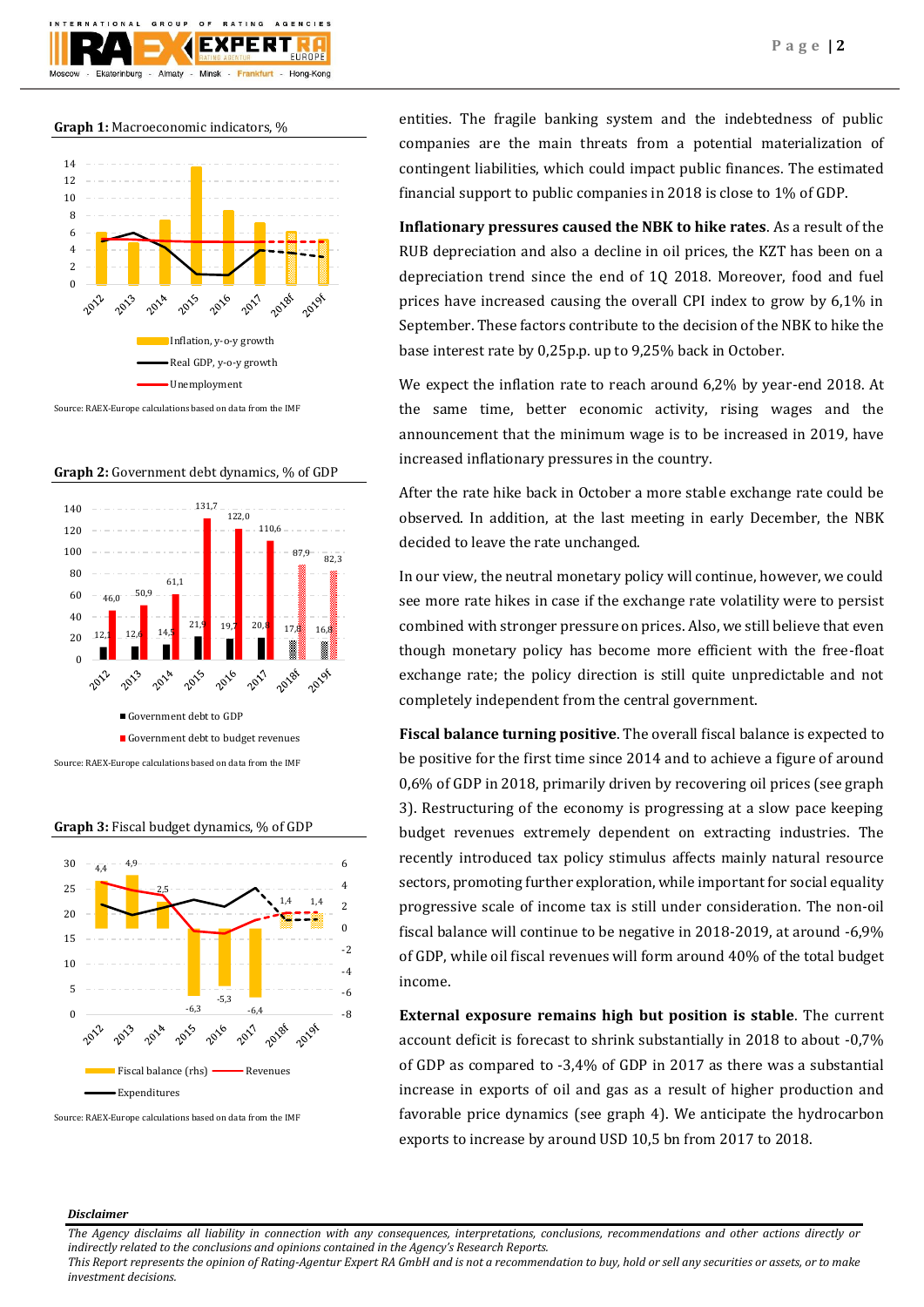

**Graph 4:** External sector indicators, % of GDP



Source: RAEX-Europe calculations based on data from the IMF and NBK



**Graph 5:** International reserves and exchange rates

Source: RAEX-Europe calculations based on data from the NBK

**Graph 6:** Financial soundness indicators, %



Source: Source: RAEX-Europe calculations based on data from the WB and NBK

At the end of 2018, the oil price slumped down to around 50 USD per barrel affecting exports and the exchange rate as the KZT lost around 2% against USD since July 2018. The depreciation of the KZT led to a decrease in the level of international reserves; however the NBK's gross reserves remained above the suggested adequacy range for a country with a floating exchange rate in the amount of USD 29,2 m as of October 2018. These reserves cover about 8 months of import of goods and services and cover around 2x the short-term debt (see graph 5).

**The banking system is still weak with uncertainties**. Credit to the economy remains subdued, corporate credit has grown by a mere 1%. The key constraints of credit growth are limited availability of long-term funding and insufficient demand by creditworthy borrowers. In order to develop the capital markets, the government developed and recently inaugurated a second stock exchange under the Astana International Financial Center (AIFC) project.

Main indicators of commercial banks keep restraining the creditworthiness of the sovereign. The real value of problem loans in the system is still hard to estimate and it is expected to be higher than the official NPLs at 8,5% in November 2018 (see graph 6). Moreover, the recent liquidity struggles of Tsesna bank (the second largest bank accounting for around 7% of total assets) have triggered an injection of funds by the government representing around 0,8% of GDP and have exerted further pressure in the system. On the other hand, profitability indicators significantly improved in 3Q 2018 as ROA reached 2,35% and ROE 19,01% increasing by 2,52p.p. and 20,61p.p. from the same date last year respectively. Taking under consideration all the restructuring efforts of the authorities (the NBK withdrew licenses of several medium-sized and small banks that were in violation of prudential requirements), the official NPLs ratio declined further however remained high. The level of financial dollarization continues to be significant in 2018. More than 47% of total deposits were placed in foreign currency, considering that the interest rate for local currency deposits is at least 5 times higher for all terms in 2018.

Seeking for lower interest rates and expanding new currency for borrowing, Kazakhstan issued a EUR-denominated sovereign bond after 20 years of USD dominance. It was sold with a discount and less 2p.p. higher coupon rate than German government security with identical maturity. Such low spread (around 2p.p., as of December 2018) indicates relatively small risk level making it attractive for investment.

## *Disclaimer*

*The Agency disclaims all liability in connection with any consequences, interpretations, conclusions, recommendations and other actions directly or indirectly related to the conclusions and opinions contained in the Agency's Research Reports. This Report represents the opinion of Rating-Agentur Expert RA GmbH and is not a recommendation to buy, hold or sell any securities or assets, or to make investment decisions.*